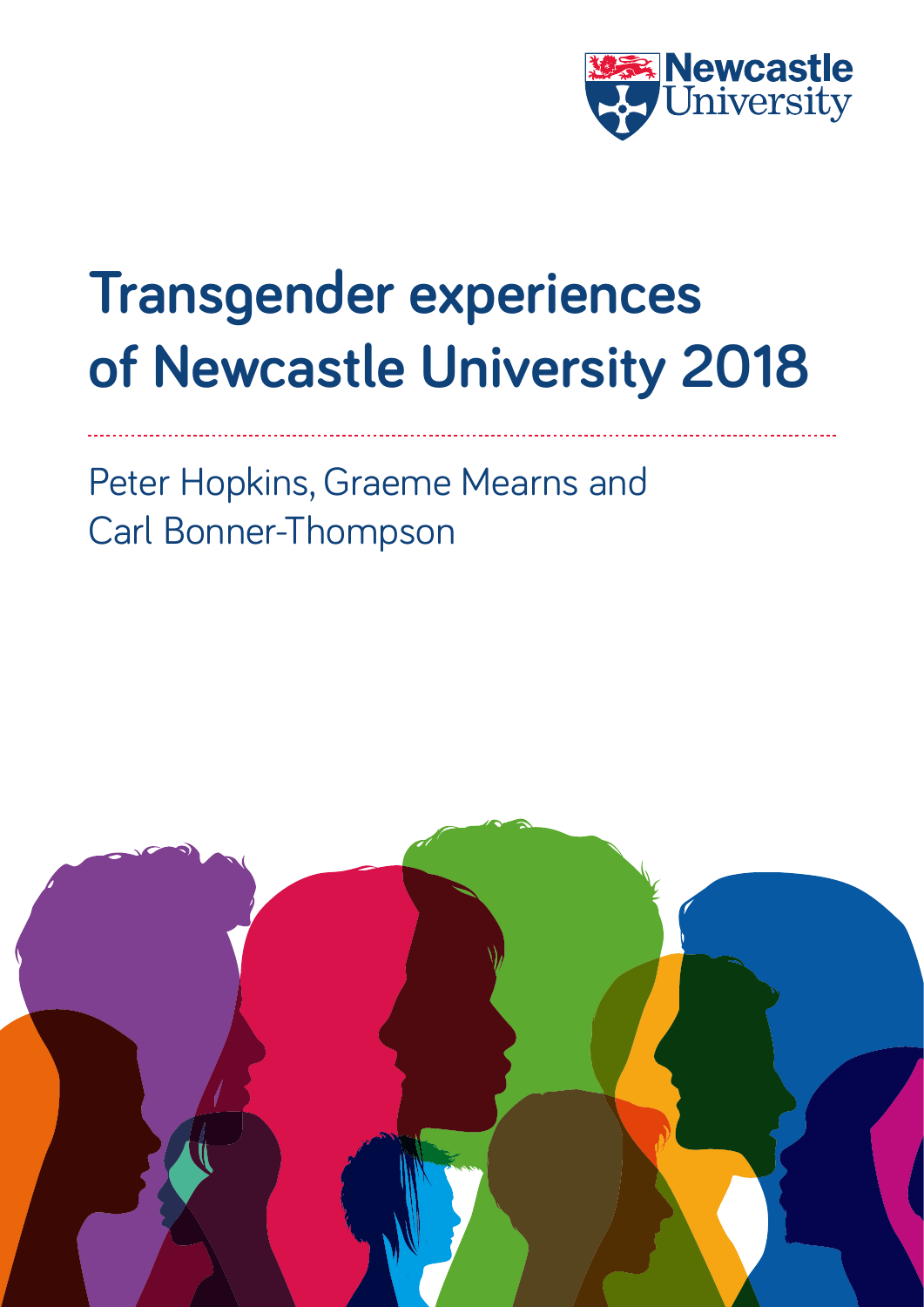# **Executive Summary**

# **Recommendations**

- $\bullet$  Make a commitment to being a trans-inclusive institution.
- Promote a social and critical approach to transgender issues rather than a medicalised approach.
- **Continue membership of the Stonewall Diversity Champions Programme.**
- Maintain connection with Stonewall's 'Come out for LGBT' campaign to show support for LGBT equality in all of its diverse forms.
- Consider supporting Stonewall in their recommendation to reform the Gender Recognition Act 2004 so that obtaining legal gender recognition does not require medical evidence.
- $\bullet$  Introduce University-wide training about transgender issues. This should include a diversity of issues about transgender matters including the use of appropriate terminology, pronouns and issues about transitioning.
- Provide clear guidance and advice to all staff and students about appropriate terminology.
- Regularly review all transgender policies with transgender staff and students.
- Consider if it is always appropriate to ask about 'gender' on university forms; remove such requests when they are not necessary and offer a brief explanation in cases where this question is included.

### **Teaching, learning and research**

- All induction activities should include information about transgender issues.
- Train all staff on transgender issues, particularly those who supervise students, have line management responsibility for staff and/or have pastoral care duties. Such training should be integrated into already existing training such as that provided through CASAP etc.
- Consider the use of pronouns in e-mail signatures and conference name-badges as common practice by all staff and students.
- $\bullet$  Integrate transgender issues into the curriculum in all disciplines. This includes social sciences, medical sciences and physical sciences as well as professional training courses (for example teacher training, town planning, medical training and so on).
- Provide tailored advice, support and funding to staff and students with regard to the changing names on publications.

# **Health and Wellbeing**

- Regularly train counselling and student wellbeing services staff on transgender issues. Care should be taken to ensure that services do not reinforce the medical model.
- Communicate the University's transgender policy regularly and clearly.
- Develop specific policy and quidance for transgender students including UG, PGT and PGR students. This guidance should include information for those who need to take leave for medical appointments or surgery and integrate this into existing policies on leave.
- l Engage only with external organisations that are supportive of trans-inclusivity.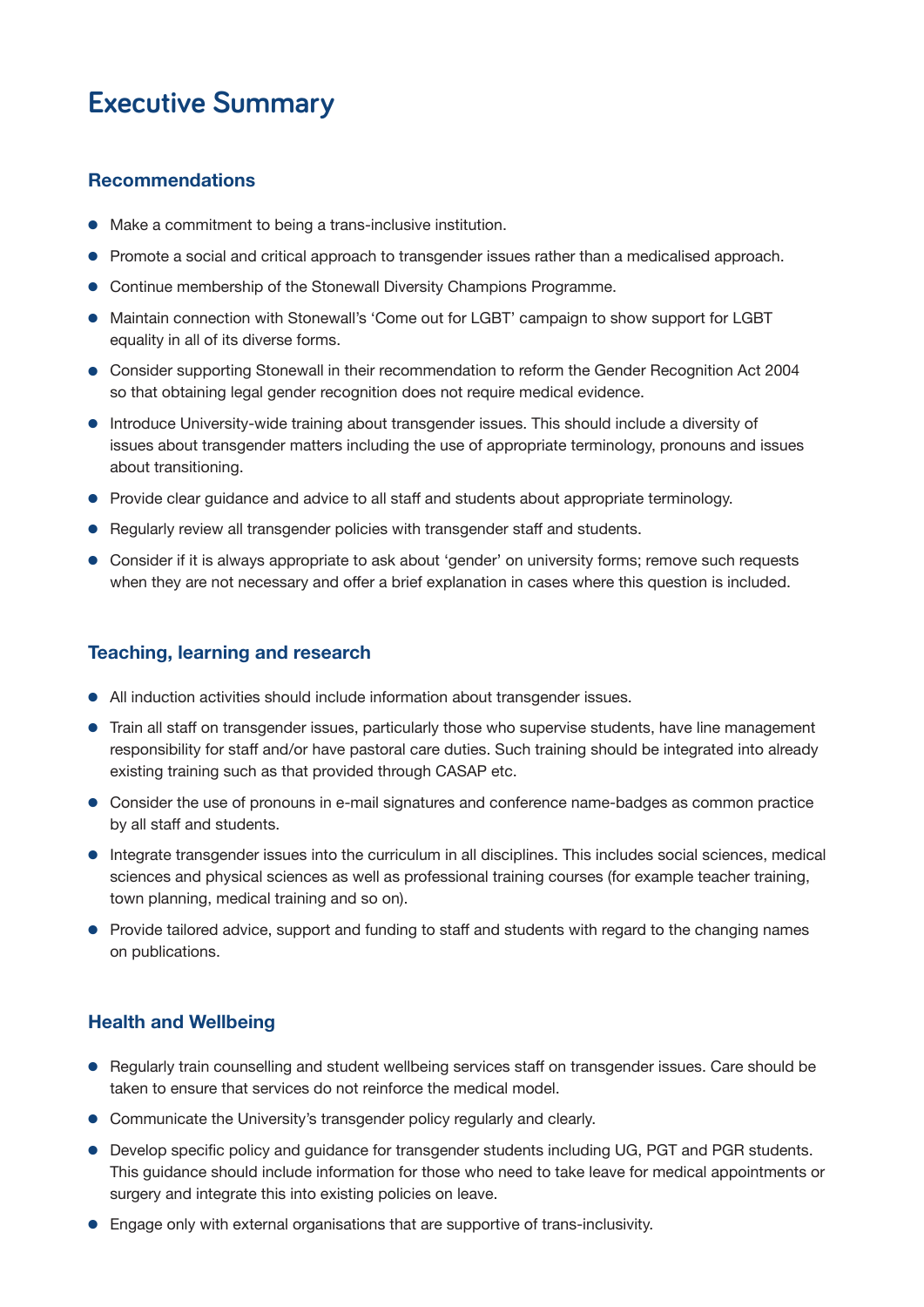# **Representation**

- Develop a regular calendar of events to raise awareness about transgender issues.
- Develop an accessible webpage about a diversity of transgender issues with information about relevant policies, facilities and support available.
- Support the development of the Rainbow@NCL staff network and encourage it to champion transgender involvement and inclusion. This should work to include transgender postgraduate students.
- Consider establishing an 'ally' programme for staff and students interested in supporting sexual and gender diversity on campus.

# **Internationalisation, placements and fieldwork**

- Appoint a named contact (or set of contacts) with responsibility for providing advice and care for trans gender staff and students.
- Provide tailored advice and support for transgender staff and students who are engaging in international work.
- Provide tailored advice and support for transgender staff and students who are undertaking placements, internships, fieldwork or related work outside the university setting.

# **Built environment and university facilities**

- Provide all-gender/gender-neutral facilities (toilets and changing rooms) with appropriate signs in all buildings. These facilities should be visible on main campus maps and included in all appropriate student-facing information.
- Consider including signs in toilets to indicate that it is inappropriate to challenge people about their presence in such places on the ground of their perceived gender.
- $\bullet$  Train staff working in estates, cleaning and related services about transgender issues.

# **Self-presentation**

- Adopt a zero tolerance approach to transphobic bullying, discrimination and harassment.
- **•** Engage in Hate Crime Champions training given the upward trend in LGBT hate crime.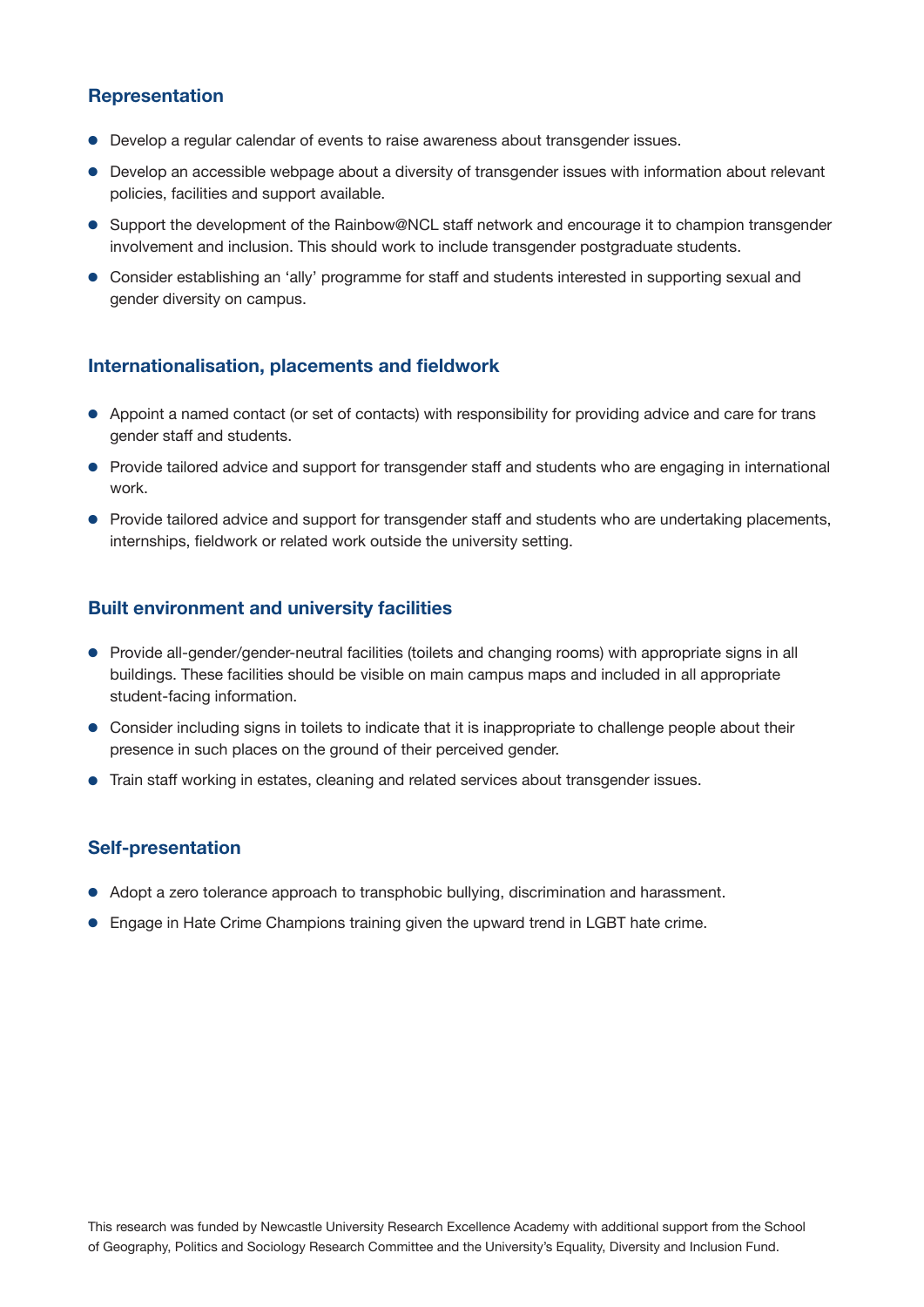# **Transgender experiences of Newcastle University**

# **Background**

There remains little research on transgender experiences of higher education (Mitchell and Howarth, 2009) with a few notable exceptions (see, McKendry and Lawrence, 2017). What is clear from existing studies is that transgender people experience multiple forms of exclusion, stigmatisation and marginalisation. For example, Bachmann and Gooch's (2018a) survey of 5375 LGBT people in England, Scotland and Wales highlights that 41% of transgender and 31% of non-binary people have experienced a hate crime or incident due to their gender identity whilst 12% of transgender employees have been physically attacked by colleagues or customers in the last year. 11% of transgender people who are 'out' to their family are also not supported by any of their family members and only 26% who are out say they are fully supported (see, also, Bachmann and Gooch, 2018b; 2018c).

More transgender people experience school bullying (75%) than LGB people (25%) and 64% of FtM (Female to Male or a transgender man) transgender people have been bullied by staff or pupils compared to 44% of MtF (Male to Female or a transgender woman) transgender people (Mitchell and Howarth, 2009). Transgender students are likely to arrive at Newcastle having already experienced school bullying and discrimination from teachers and pupils (LGBT Youth Scotland, 2018). Moreover, 44% of transgender people avoid specific streets due to concerns about their safety and 26% of transgender people have experienced transphobic abuse or behaviour in the last month (Bachmann and Gooch, 2018c). 522 students participated in the Stonewall survey. Of this, 14% have considered dropping out of study due to their transgender status and 36% of university students have experienced negative comments or behaviour from staff. 60% were the target of negative comments from peers, 7% had been attacked by another student or staff member for being transgender and 39% did not feel comfortable reporting transphobic bullying. One fifth of students were encouraged by staff to conceal their transgender identity and 24% of non-binary students and only 16% of transgender students feel able to wear clothing that represents their gender identity. 17% of transgender students are unable to use the toilet they feel comfortable using at university.

The provision of a welcoming, supportive and inclusive environment for transgender people is an important goal for Newcastle University. It is concerning that of all the UK regions, the North East has the highest percentage of LGBT people who have experienced a hate crime or incident in the last 12 months (35%). This report is also mindful of the Equality Challenge Unit's (2016: 24-25) list of indicators of successful policies in relation to transgender issues:

- **•** Transgender students and employees feel supported.
- **•** Employees who transition are retained and valued as members of staff.
- Students who transition are able to complete their study programme.
- **Barriers to the recruitment and retention of transgender staff and students have been removed.**
- A clear and workable policy is in place for dealing with harassment of transgender staff and students.
- l Support mechanisms exist to protect the health and welfare of transgender students and staff.
- **•** Groups are established to provide a voice for transgender students and staff.
- The promotion and maintenance of a culture of respect for the dignity of individuals is evidenced.
- There are appropriate protocols for the management of sensitive information about transgender status.
- Practical matters relating to transition, such as access to changing and toilet facilities, are resolved quickly and respectfully.
- l Curriculum provision is not based on gender stereotypical assumptions or imagery.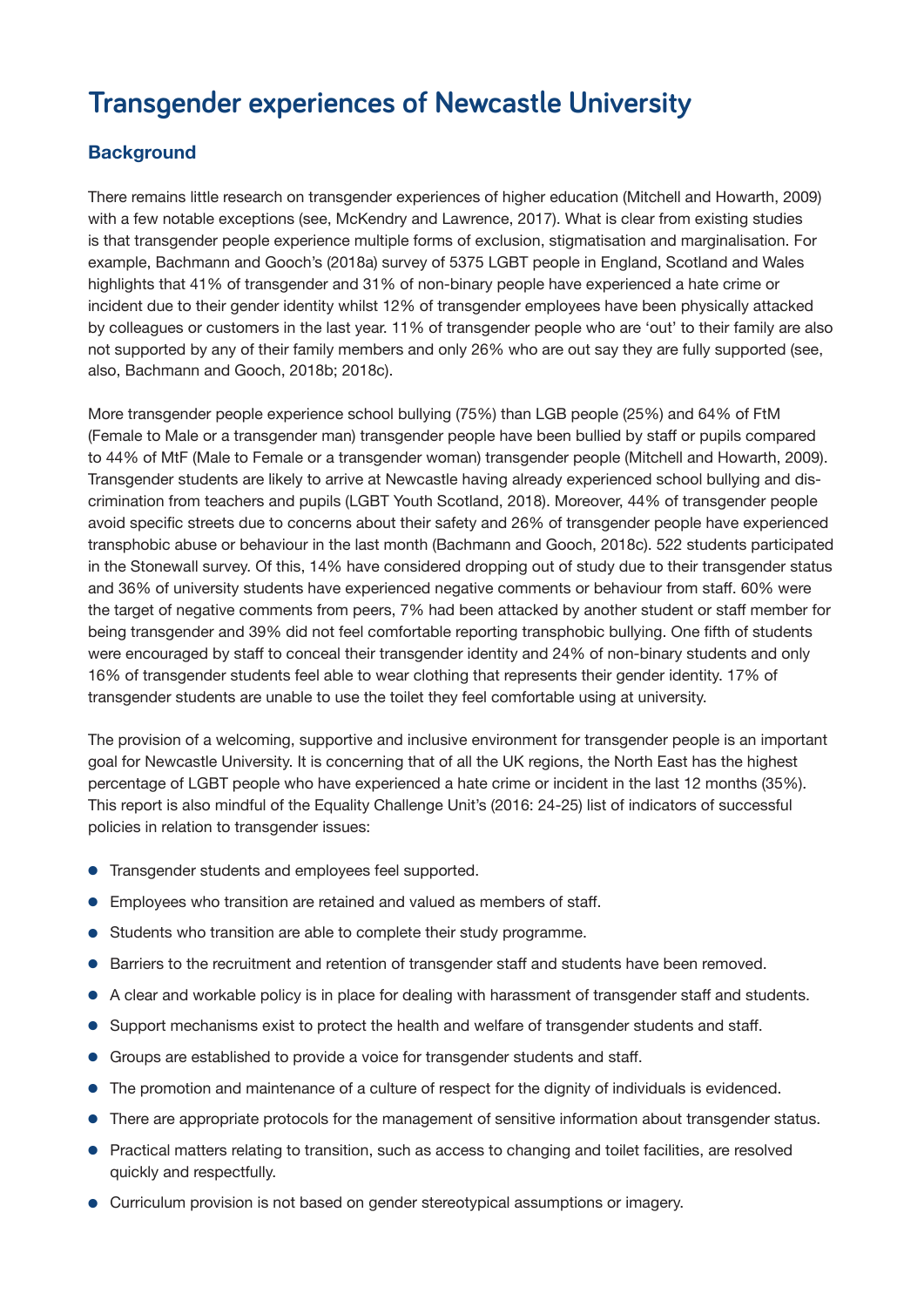### **Our research**

Research about the experiences of transgender staff and students at Newcastle University was conducted form 2017-2018. The research involved individual interviews with 15 transgender staff and students about their experiences of working or studying at Newcastle University. The participants identified in diverse ways under the transgender umbrella; this included seven people who identified as transgender, five as non-binary, one as agender and one as gender non-conforming. All of those who participated were recruited either through an advert on the University intranet or through networks such as the student LGBT society. All participants signed a consent form to indicate that they freely agreed to participate in this study and we use pseudonyms in order to protect their confidentiality. All interviews were transcribed fully after which key themes were identified in order to then code and theme the data.

The interviews focused upon the experiences of transgender staff and students in relation to their interaction with staff and students, their negotiations of the different spaces and processes of the university and if appropriate, their experiences of transition. This short report highlights the main findings of this study and makes a number of recommendations to Newcastle University; these recommendations are based on both suggestions made by those who participated in the research alongside suggestions offered through a critical reading of relevant literature (see, for example, Mckendry and Lawrence, 2017; Singh et al. 2013). We use transgender as an umbrella term for those who identify as transgender, genderqueer, gender non-binary and gender non-conforming whilst recognising some of the challenges associated with this terminology (see glossary provided by ECU at the end of this report).

- $\bullet$  Make a commitment to being a trans-inclusive institution.
- Promote a social and critical approach to transgender issues rather than a medicalised approach.
- **•** Continue membership of the Stonewall Diversity Champions Programme.
- Maintain connection with Stonewall's 'Come out for LGBT' campaign to show support for LGBT equality in all of its diverse forms.
- Consider supporting Stonewall in their recommendation to reform the Gender Recognition Act 2004 so that obtaining legal gender recognition does not require medical evidence.
- **.** Introduce University-wide training about transgender issues. This should include a diversity of issues about transgender matters including the use of appropriate terminology, pronouns and issues about transitioning.
- Provide clear guidance and advice to all staff and students about appropriate terminology.
- **•** Regularly review all transgender policies with transgender staff and students.
- Consider if it is always appropriate to ask about 'gender' on university forms; remove such requests when they are not necessary and offer a brief explanation in cases where this question is included.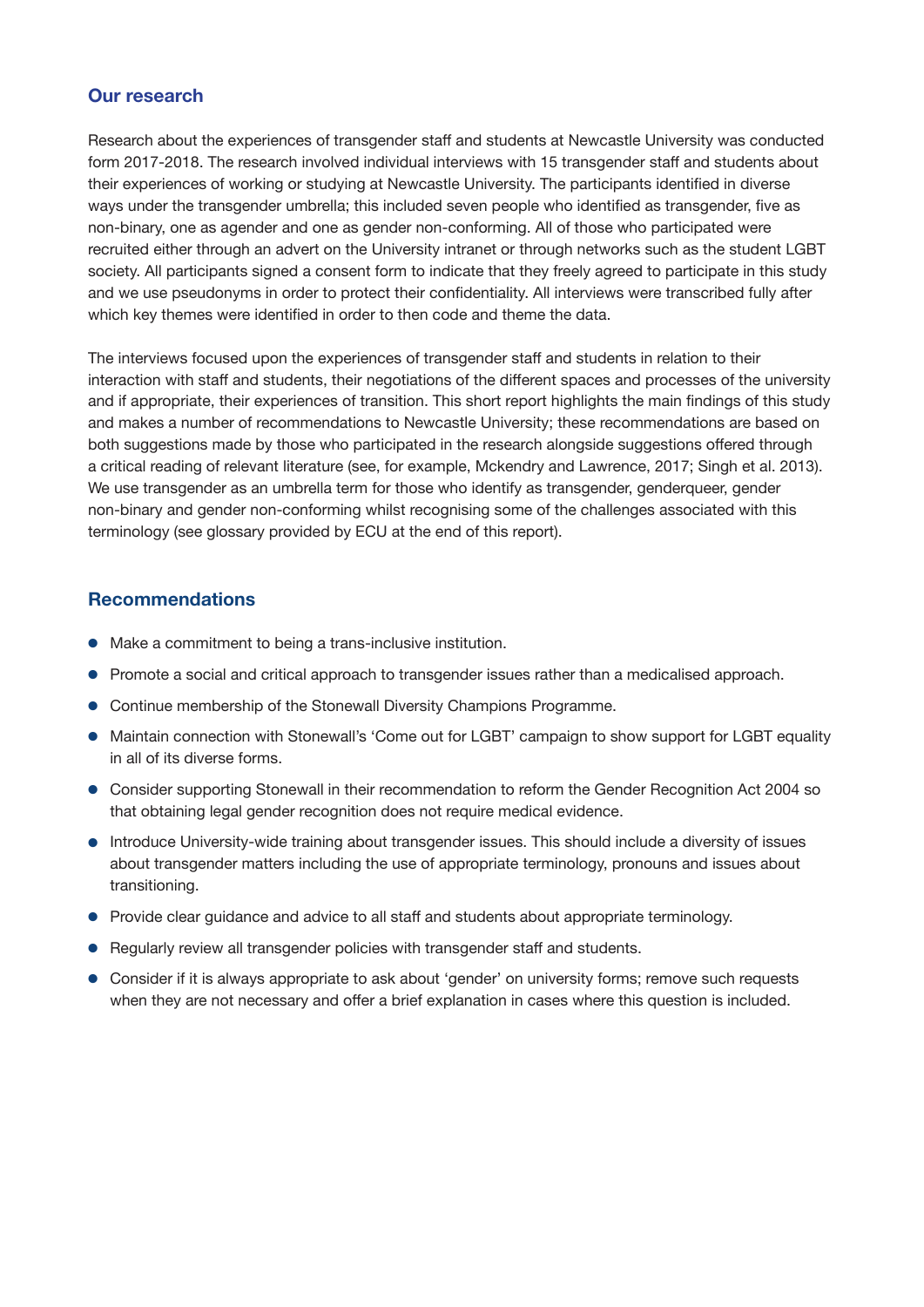# **Teaching, learning and research**

Transgender students and staff are often misgendered in encounters with others on campus. Some students are misgendered in seminars by their lecturers, in meetings with lecturers or supervisors and by professional services staff:

Interviewer: How did it feel when you were in your seminar when you were misgendered by your lecturer? Jake: It's just, it's really, really stressful, I guess. It just does end up making you feel like quite rubbish to be honest because especially if you're in the middle of a seminar and you're in front of a lot of people you don't know, it's really, really hard to kind of speak up because it completely breaks the flow of the conversation and it makes people feel awkward because then they feel like they've offended you and it just causes a fair bit of confusion and awkwardness.

Transgender staff and students often feel uncomfortable about being misgendered, particularly given the power relations between them and those who have misgendered them. 23% of transgender students were not addressed using their correct name and pronouns according to a recent Stonewall Survey (Bachmann and Gooch, 2018c). When students are misgendered by staff, they do not feel like they can correct them as they do not want to create any additional sense of unease or discomfort. Additionally, PGR students felt they could not correct supervisors as they felt doing so could jeopardise future career opportunities:

Jane: If I was asked to report or pull him up on that, I wouldn't. I wouldn't point the finger and say who that was because that person is in a position of power over me where things I would say would have a knock-on effect and repercussions on my future career. So, it's easier for me to keep quiet. Also, I'm quite forgiving.

Because of the above, transgender staff and students often feel an additional sense of vulnerability as they go to work and study at Newcastle University. Some participants felt that transgender issues were rarely discussed in the curriculum despite there being opportunities to include such perspectives. When publishing, transgender staff sometimes recall problems with publishers using the wrong name:

Lucy: [my publisher] have just gone and put out my, have just gone and put out my new book… because there was a mix up and they didn't get they didn't get the message… but I think that is all getting fixed.

- All induction activities should include information about transgender issues.
- Train all staff on transgender issues, particularly those who supervise students, have line management responsibility for staff and/or have pastoral care duties. Such training should be integrated into already existing training such as that provided through CASAP etc.
- Consider the use of pronouns in e-mail signatures and conference name-badges as common practice by all staff and students.
- $\bullet$  Integrate transgender issues into the curriculum in all disciplines. This includes social sciences, medical sciences and physical sciences as well as professional training courses (for example teacher training, town planning, medical training and so on).
- Provide tailored advice, support and funding to staff and students with regard to the changing names on publications.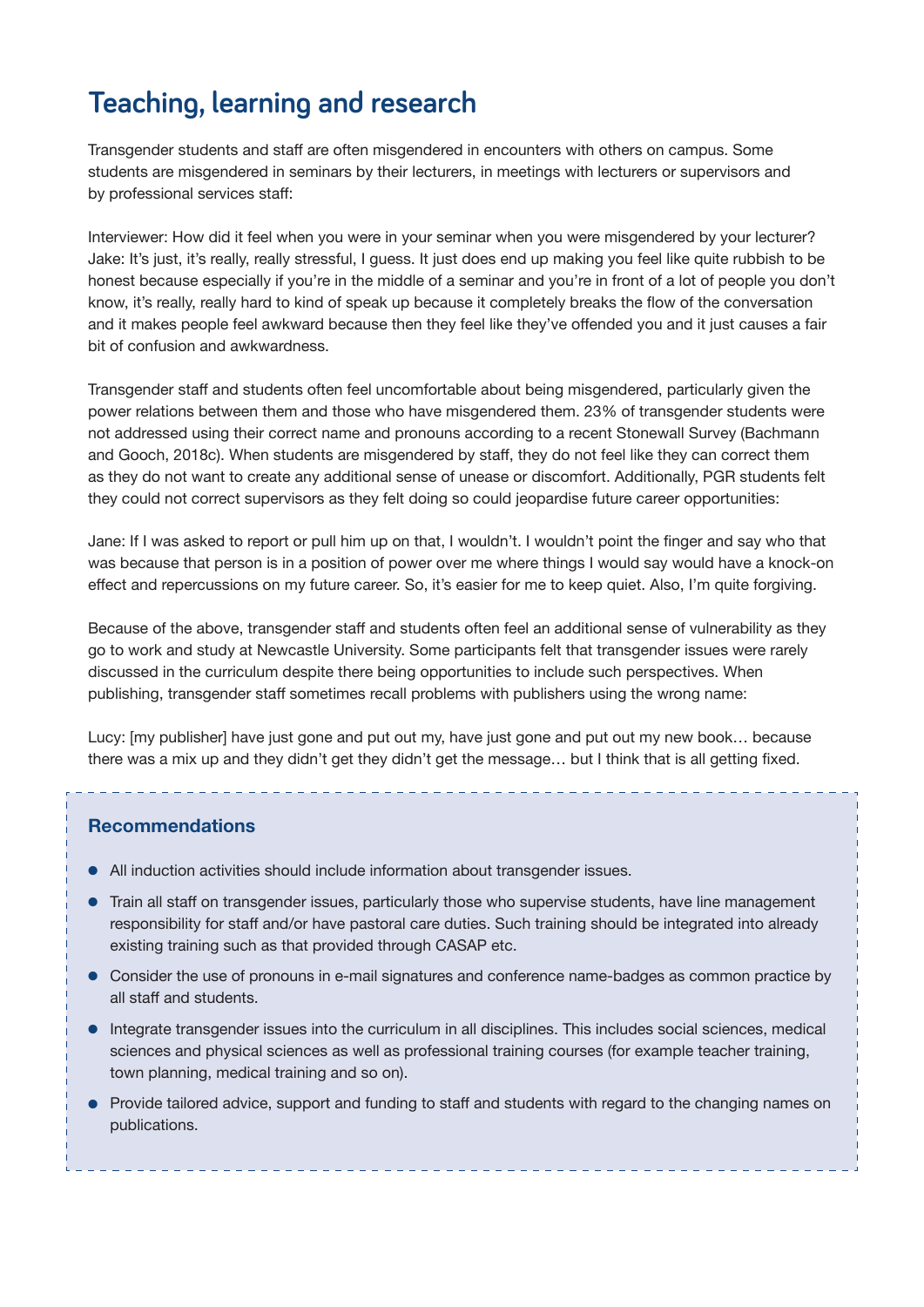# **Health and Wellbeing**

Many staff and students felt that support services were unavailable or not well advertised. The LGBT+ society have developed a set of documents to help transgender students who want to transition and/or change their name at the university. While this is useful, participants felt that there is a lot of pressure put on them to do this work themselves, rather than being supported by the institution. Students were unclear about what support the university can or does offer:

Rebecca: I feel, I mean, I still have my dead name on my student card and I would like that to be changed but I feel that would be a bit of a daunting task and I haven't actually got my head round it yet or got round to it. So, I just think things like that that could be a lot more user-friendly. There's nothing sort of, spelled out, that feels discriminatory. But there are certain things like that which just make you feel a bit uneasy and it's probably just someone hasn't properly thought about it.

According to our participants. the university policy for transgender people does not feel well communicated. People who are non-binary often feel that there is no policy for them. This is evident when they are forced to continually tick male/female or man/woman boxes on university forms:

Sam: With something like non-binary gender identity, it's quite, it's often quite nebulous and it's small things like for example, using he or she on documents and things like that and forms with male, female, in this case, this is reasonably good but that sort of thing, they do still go around in university. The toilets thing is another one. I know that recently there was a fairly large amendment to the university's transgender policy at the behest of students which I think was a largely positive set of changes. I do not know whether the university has a specific non-binary gender policy or not. The fact that the university now has a marginalised genders officer is good. Though, if I'm right, that's just a name change from the women's officer. But that's good because it now means that the officer's remit encompasses non-binary genders as well. So, that is a good thing

Changing names is a challenge for many transgender people as e-mail addresses do not always reflect their new names. It can be very upsetting for transgender people to see these every time they access e-mail (which Newcastle University requires you to check regularly):

Kurt: Yeah. And then, so a lot of stuff was still wrong and then when I legally changed my name and I got a new card, some stuff is still wrong because they can't match up the system. So, my email address has still got the wrong initials. And it's really frustrating because everybody knows how university emails are generated so I say what my name is and then people look at my email address and go, "Well why is your email address different?"

Interviewer: I noticed that on your email too.

Kurt: Yeah. And I see that every day and I'm like, that is a microaggression

- Regularly train counselling and student wellbeing services staff on transgender issues. Care should be taken to ensure that services do not reinforce the medical model.
- Communicate the University's transgender policy regularly and clearly.
- Develop specific policy and guidance for transgender students including UG, PGT and PGR students. This guidance should include information for those who need to take leave for medical appointments or surgery and integrate this into existing policies on leave.
- l Engage only with external organisations that are supportive of trans-inclusivity.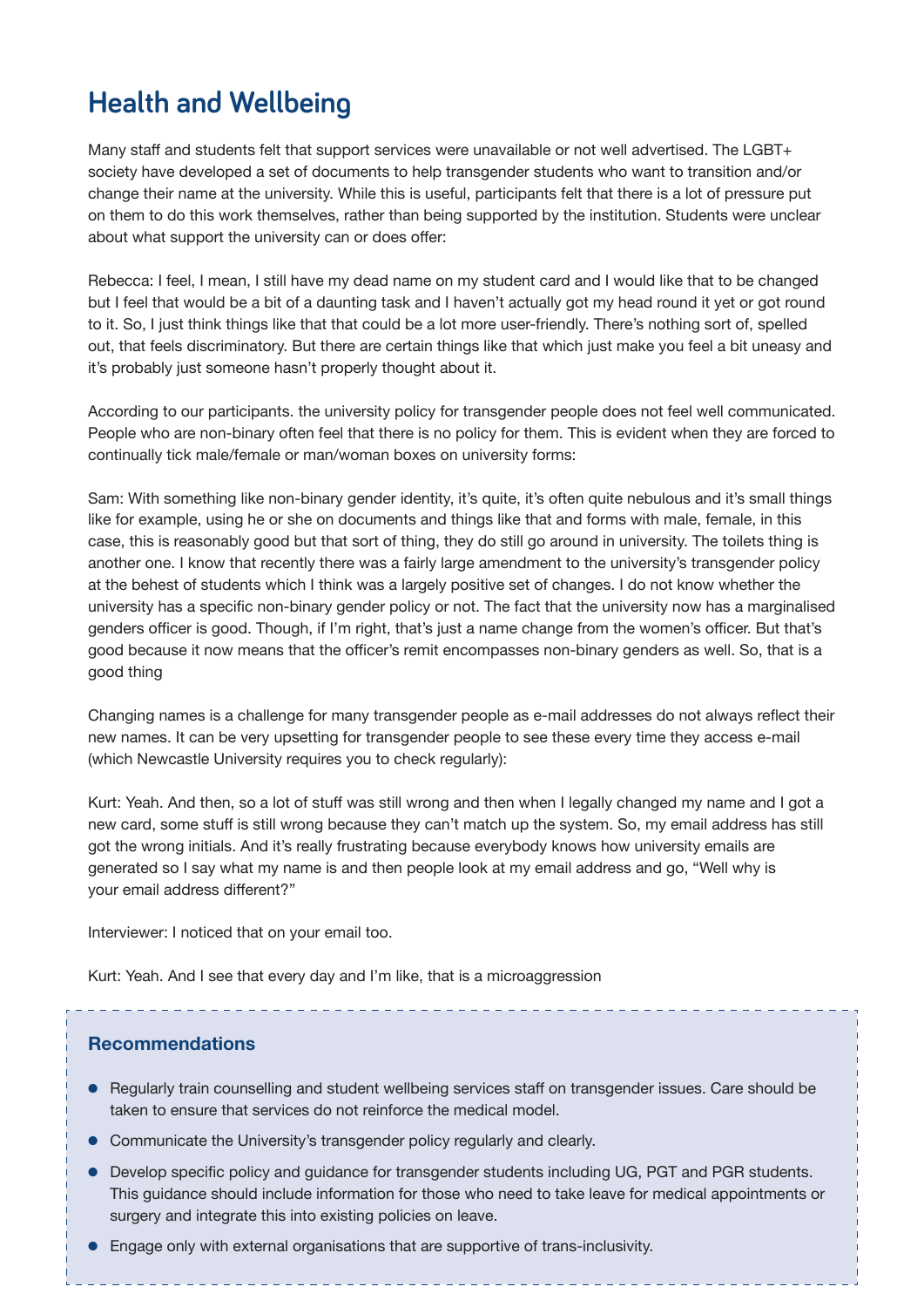# **Representation**

Many participants felt that the LGBT+ society was a welcoming space for them, and enabled them to speak about transgender, gender non-conformity and non-binary issues. Transgender postgraduate students did not feel that the LGBT+ society was as welcoming to them as it could be; they felt the society is targeted mainly at undergraduates and "younger" students:

Kurt: I think it's partly because they're all undergraduates and I just feel a bit weird about that because not likely you're going to encounter them, but they do seem, particularly ones who are 18, seem very young. And they kind of want to go out and do all of the gay bars much more. And I don't particularly like gay, I like going out to queer nights, but I wouldn't necessarily go out on the gay scene in quite the same way because I just find it a bit meat market.

Some transgender staff and students would like to see increased representation of transgender matters across campus. This can be in the form of postgraduate and staff groups or increased visibility of transgender issues on campus:

Kurt: I guess that's the other thing, boards that sort of have, say the university news that no one reads, that's all very sort of straight and sanitised. So, when it's LGBT history month, they don't even put that up on the board or if it's Black history month, they also don't put it up on the screens that flash the news. I'm like, that's a really simple thing that you could do. Have as one of your six revolving news stories that nobody cares about, one of them being that. I'm not saying that people would necessarily read it, but it would subtly be there all the time. Whereas instead, you get that banner outside the student union that says, "LGBT history month." Or "Black history month."

- **.** Develop a regular calendar of events to raise awareness about transgender issues.
- Develop an accessible webpage about a diversity of transgender issues with information about relevant policies, facilities and support available.
- **.** Support the development of the Rainbow@NCL staff network and encourage it to champion transgender involvement and inclusion. This should work to include transgender postgraduate students.
- **.** Consider establishing an 'ally' programme for staff and students interested in supporting sexual and gender diversity on campus.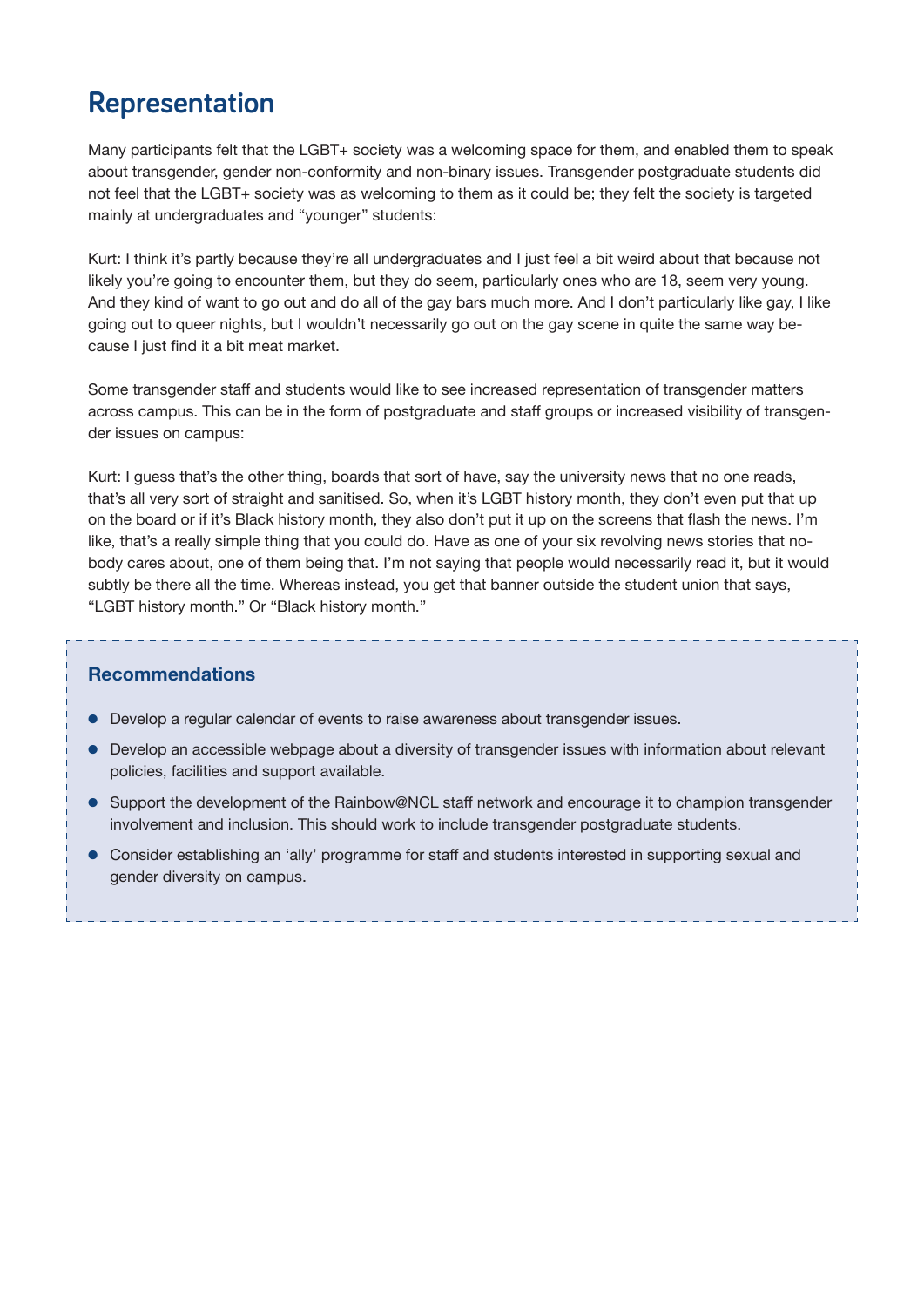# **Internationalisation, placements and fieldwork**

Many staff and students travel outside the UK as part of education and research; some felt that the university offered little support for them in preparing for such activities outside the country:

Lucy: And the thing is at the moment I am so, because I have got this trip to [the Global South], and I worried … I think I have spent so much time worrying about that and so much time worrying about the fact that I am [a person who works in the Global South], and going back [there] will be very challenging for me now. I think all of my various anxieties about being trans in academia, tends to focus so much on that issue, I tend not to dwell so much on…on issues related to the toilets. I mean I think…I guess as somebody…who travels a lot and who works in areas of the world, or has, who works in areas of the world that aren't trans friendly, I guess…reflecting on what you can do to support members of staff going to areas that aren't trans friendly, LGBT friendly in a broader sense, might be something helpful. ….

Some students undertake placements as part of their course. This involves engaging with different industries, hospitals and universities. Some transgender students felt the university did not support them in these placements. They often spoke about placement supervisors and other professionals who would misgender them and they felt like they could not correct them due to the power dynamics:

Interviewer: Like a placement mentor?

Blake: Yes, kind of thing. So, she organised our timetable and she'd be the one we'd go to if we had any problems.

#### Interviewer: At the hospital?

Blake: Yes, and she did one of my assessments and she knew I was non-binary and we had a conversation about it and she then, not long after my assessment, introduced me to the patient as a lovely young lady and then went to me, "Oh, sorry." In a whisper and then afterwards she was like, "I didn't know how else to introduce you." And I was like, "I'm a student, just say "student." So, it's just that kind of thing and there's a lot of people that will address the room as "girls and boys" or "ladies and gentlemen" and it's like a punch in the guts.

Furthermore, many degree programmes require fieldwork whether this be as part of a module or to collect data for a dissertation project.

- l Appoint a named contact (or set of contacts) with responsibility for providing advice and care for transgender staff and students.
- Provide tailored advice and support for transgender staff and students who are engaging in international work.
- Provide tailored advice and support for transgender staff and students who are undertaking placements, internships, fieldwork or related work outside the university setting.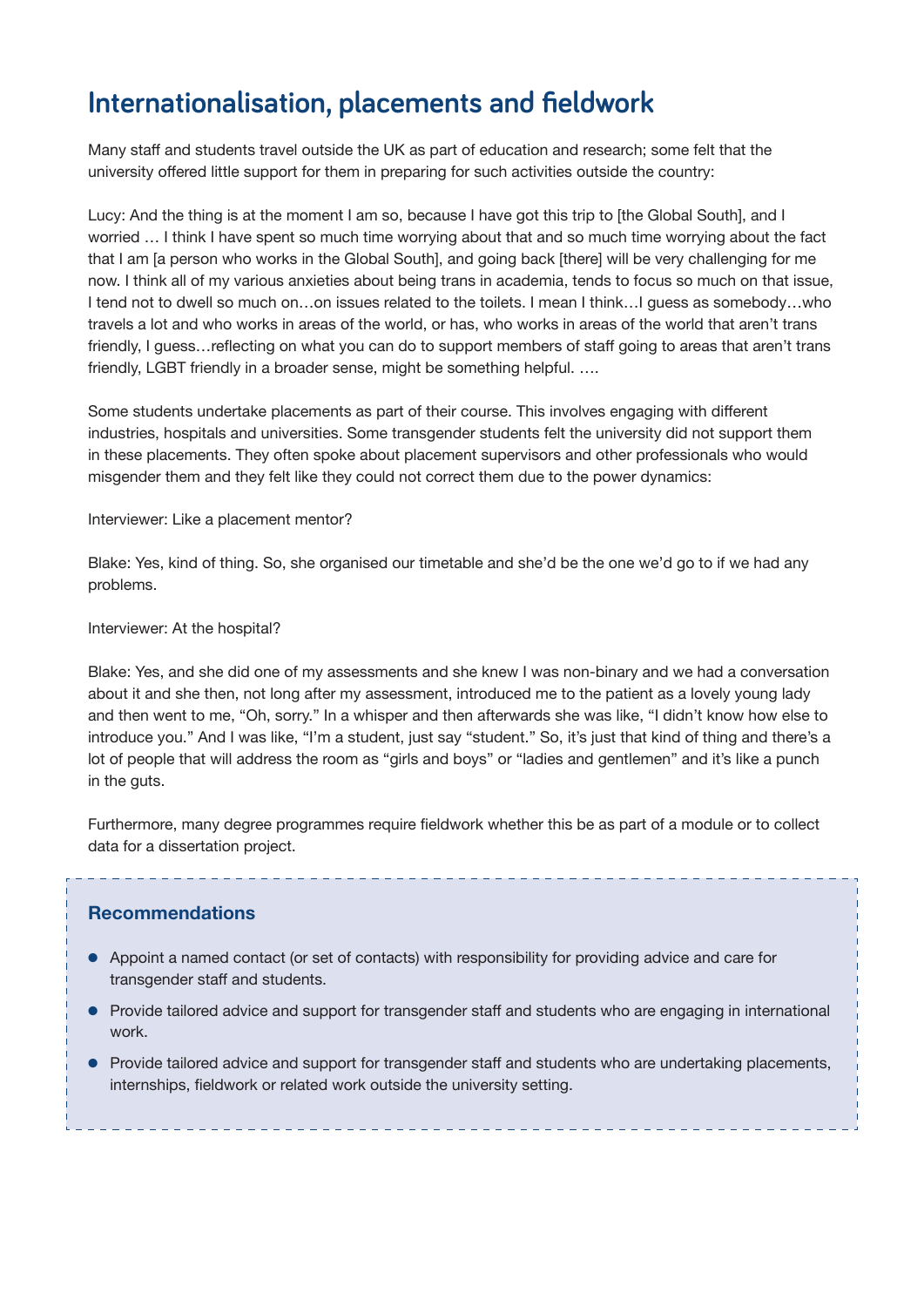# **Built environment and university facilities**

Bathrooms are troubling places for transgender people as they are nearly always explicitly gendered spaces that reinforce the binary between men and women. Using bathrooms can make transgender people feel vulnerable, so they often employ strategies to avoid this feeling. Many of our participants expressed frustration with the lack of gender-neutral or all-gender facilities on campus. Some participants would regulate when they use bathrooms. For example, some would only use them at certain times so they would avoid people coming in and out of lectures/seminars. Others would dehydrate their bodies so they did not have to use specific facilities.

Interviewer: Have you had any other incidents like that where you know your gender identity has been put into question or you've been outed or misrecognised?

Cheryl: Um I mean I have on numerous occasions in toilets, and mostly since certainly since we've moved to Daysh it's been students … you know like I never would go to the toilet between like ten to and ten past the hour y'know so (Gender non-binary, support staff)

Whilst accessible toilets are supposed to be "gender neutral", some staff and students have been told that the accessible toilets "are not for them" by cleaning staff. This led some transgender people to feel anxious about using them because of the policing that they often encounter. Consider Cheryl's views here: Cheryl: … I've started using the disabled loo because it's the least problematic, erm although I've been since recently challenged on that, so now I've started using the women's. Interviewer: Who challenged you on that?

Cheryl: A cleaner … Because she was thinking well, y'know I'm, y'know she was, say I was a woman, she knows I could use y'know the toilet that's right next door to it, and I y'know, it's one of those things of "do I really want to get in the whole explanation of why I'm doing that?" … I almost like brace myself when I go the loo, it's like y'know this kind of mental preparation, so going to the disabled was a way of kind of taking that out of the equation a little bit, but now I've got the same thing for both, because I'm either going to get caught by the cleaner.

Alex makes a similar point:

Alex: Yes, that's really recent and, like, I know in the student union there's like, the disabled toilet is like a gender-neutral toilet, I kind of feel guilty using it, I feel like, I don't want to walk outside and there's somebody actually disabled waiting to use the toilet. I don't know, but yes, there's definitely, like, in my department, there's no neutral or anything. And, like, normally I don't feel bothered about it, but some days looking at the sign going in, it's like the worst thing ever.

Some participants referred to bathrooms as a safe space where they can be upset or calm themselves after difficult encounters that have occurred during the day. However, some participants felt that the challenges they had with using bathrooms meant that this place of refuge was not available to them:

Kurt: If you can't go to the toilet in public, it means you don't have any kind of refuge in public. So, if you just feel a bit shit or you get a bit of bad news, there's nowhere that you can go to go and have five minutes by yourself…. And most people can just go and do that. Whereas I'm like, "If you're trans in public, you're always in public." I think that's the thing. And I definitely feel like ... I always feel like I'm being observed.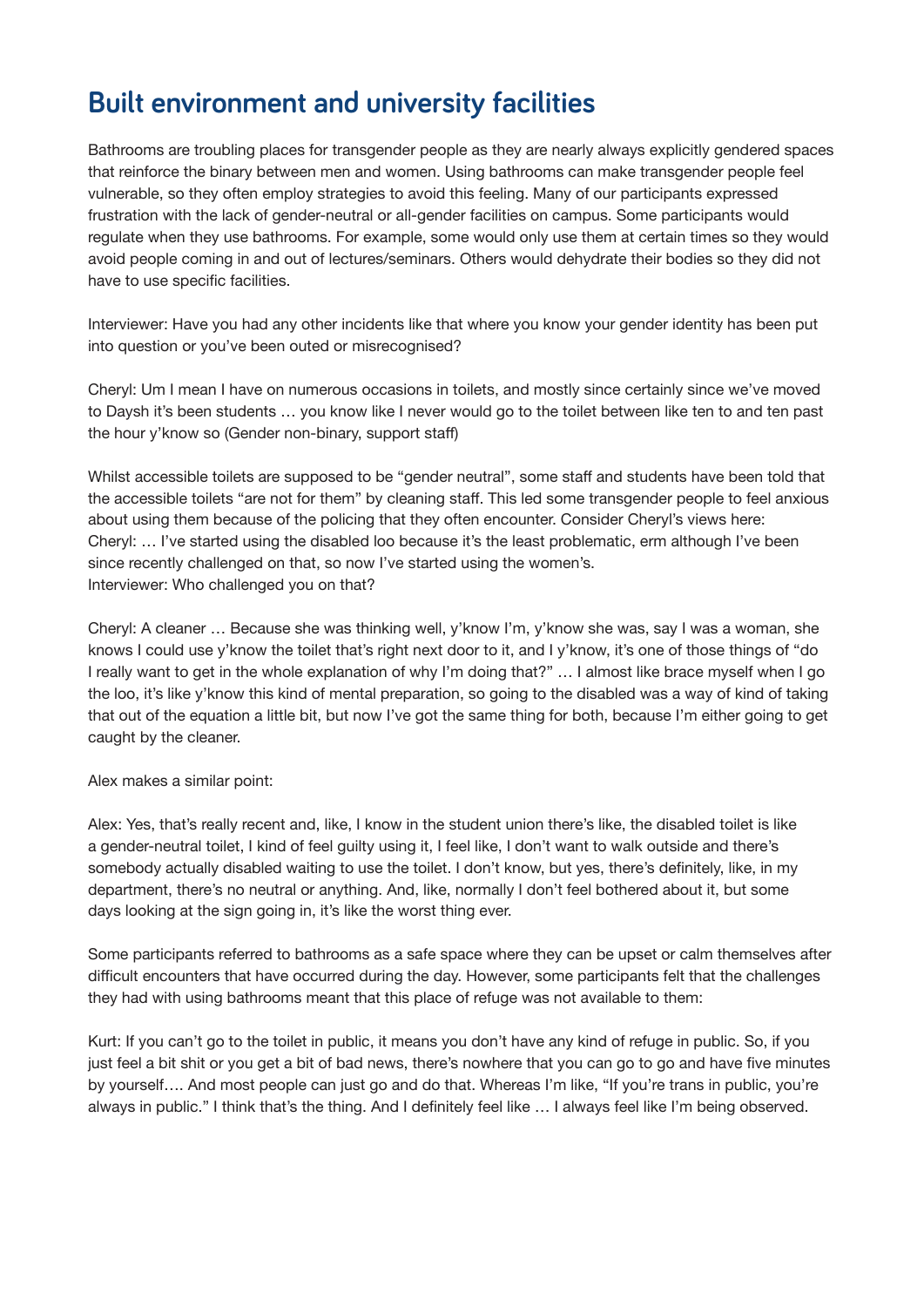### **Recommendations**

- Provide all-gender/gender-neutral facilities (toilets and changing rooms) with appropriate signs in all buildings. These facilities should be visible on main campus maps and included in all appropriate student-facing information.
- Consider including signs in toilets to indicate that it is inappropriate to challenge people about their presence in such places on the ground of their perceived gender.
- **Train staff working in estates, cleaning and related services about transgender issues.**

# **Self-presentation**

Transgender staff and students often have to think carefully about how they present themselves to colleagues and peers to "fit in". This often depends on where participants feel they are with their transition. For some, this means feeling they have to cover up their bodies when changing shape and size or being aware of how their voice is changing:

Rose: HRT does change the body shape and I feel very tired all the time, probably because you shouldn't mess up with the hormones.

Interviewer: Has that changed your experiences of being on campus?

Rose: Yes, like, change my body shape.

Interviewer: What about, has it made you feel any different being on campus?

Rose: Well, sometimes, like, some of my friends say, one of my friends is transphobic and he's in my classroom and I hang out with him sometimes, like wear some clothes that are big size and try to avoid too girlish dressing.

Interviewer: Why do you wear clothes that are a big size?

Rose: Like, to hide my butt.

Interviewer: How does that make you feel?

Rose: I can't truly be myself.

Some transgender staff and students are careful not to "overdo it" when it comes to self-presentation as they want to feel comfortable at university; this means working to ensure that they minimise any unwanted attention – such as avoiding people staring at them – so that they do not "stick out":

Lucy: this goes for campus as well as the kind of general, part of the reason I do usually feel comfortable and quite un-hassled and in my safe space is because I deliberately choose not to wear…clothes that would draw attention to me. I don't wear makeup, I don't wear, I don't have a skirt. I mean I wear skirts sometimes when I am out and about in Newcastle, but I won't wear a skirt here, I won't wear makeup. I won't wear lipstick when I come into work. And I think that is partly because I want to preserve my comfort zone. So in a way that shows I don't feel entirely comfortable yet at work and in a certain number of other areas in my life …professionally I know I wouldn't…but I, I think I have become very self-conscious and feel that I stood out.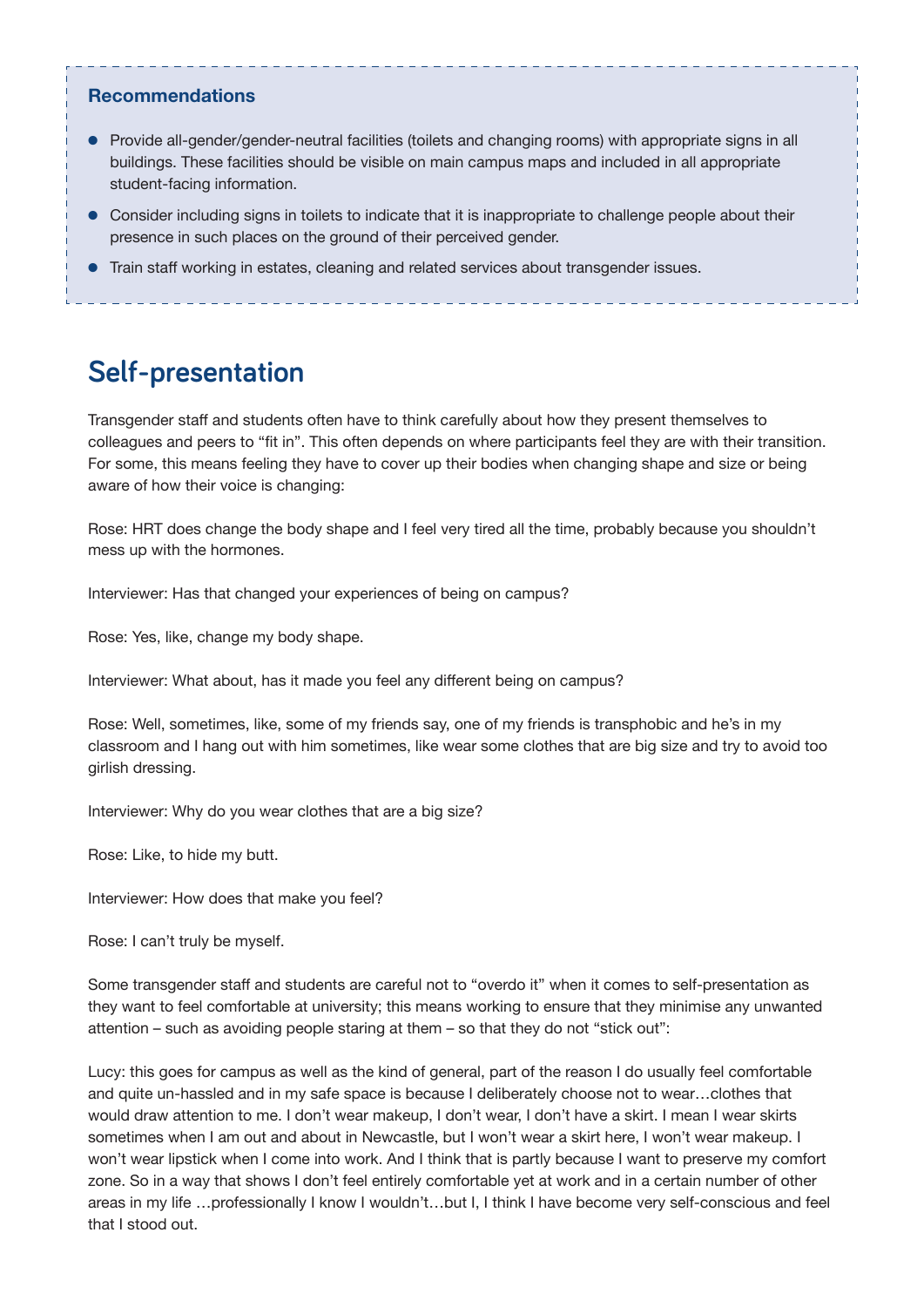Newcastle University was often discussed as a comfortable place in comparison with the city as whole: Jack: I'd feel more comfortable on campus, because I know more people in general, and I just feel like the chances of me running into someone I know if I was ever in a position where I'd feel uncomfortable is a lot higher than in town in general.

Going out to bars and pubs was challenging for some transgender staff and students. Some experienced transphobic abuse in bars and clubs; others avoided student nights in 'mainstream' clubs due to concerns about safety. Some would opt to go out on 'the scene' but may still encounter misgendering from door staff or other people there.

# **Recommendations**

- Adopt a zero tolerance approach to transphobic bullying, discrimination and harassment.
- l Engage in Hate Crime Champions training given the upward trend in LGBT hate crime.

# **References**

Bachmann, Chaka L. and Gooch, Becca (2018a) LGBT in Britain: trans report. London: Stonewall

Bachmann, Chaka L. and Gooch, Becca (2018b) LGBT in Britain: university report. London: Stonewall

Bachmann, Chaka L. and Gooch, Becca (2018c) LGBT in Britain: hate crime and discrimination. London: **Stonewall** 

Equality Challenge Unit (2016) Trans staff and students in HE and colleges: improving experiences. London: **ECU** 

LGBT Youth Scotland (2018) Supporting transgender young people: guidance for schools in Scotland. Edinburgh: LGBT Youth Scotland:

Mckendry, Stephanie and Lawrence, Matson, (2017) TransEdu Scotland: researching the experiences of trans and gender diverse applicants, students and staff in Scotland's colleges and universities. Glasgow: University of Strathclyde.

Mitchell, Martin and Howarth, Charlie, (2009) Trans research review. Manchester: Equality and Human Rights Commission.

Singh, Anneleise A., Meng, Sarah and Hansen, Anthony, (2013) "It's already hard enough being a student": developing affirming college environments for trans youth. Journal of LGBT Youth 10(3) 208-223.

# **Some useful links**

Ally program for gender and sexual diversity at Murdoch University https://our.murdoch.edu.au/Student-life/Health-and-happiness/Support-for-LGBTIQ-students/

Gender Identity Research and Education Society - https://www.gires.org.uk/

Gendered intelligence – understanding gender diversity in creative ways - http://genderedintelligence.co.uk/

Stonewall Supporting Trans staff in the workplace - https://www.stonewall.org.uk/supporting-trans-staff-workplace

LGBT Youth Scotland resources - https://www.lgbtyouth.org.uk/resources/

TransEdu – resources and information for supporting trans, non-binary and gender diverse applicants, students and staff in further and higher education - https://www.trans.ac.uk/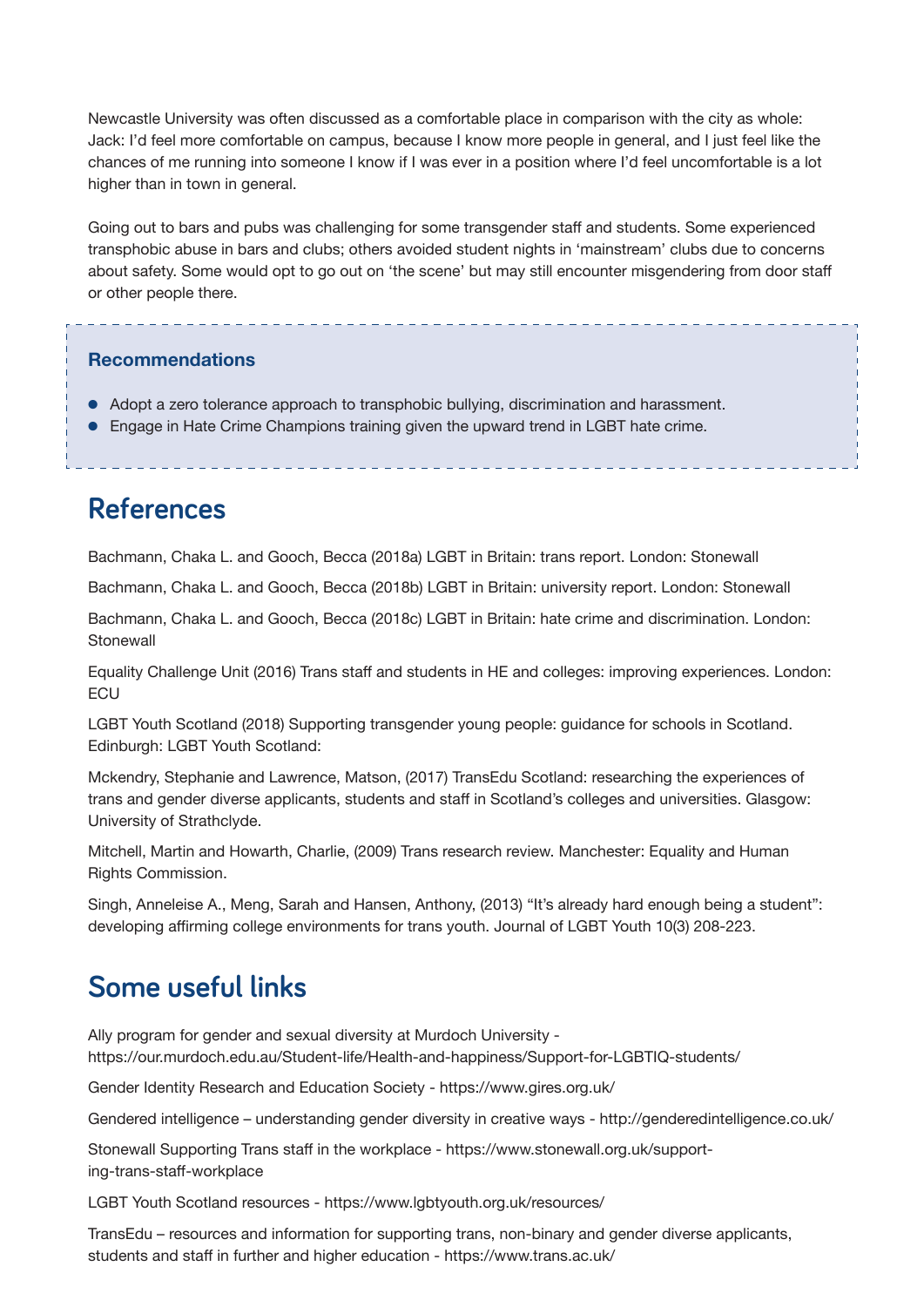# **Glossary of terms provided by the Equality Challenge Unit (2016)**

The Equality Challenge Unit provides a useful glossary of terms (2016) and we reproduce this here:

Terminology changes and its use can be highly individualised. It is important to be mindful of trends in language as a staff member or student may associate with a term perceived by some, even members of the same community, to be inappropriate.

### **Acquired gender**

A legal term used in the Gender Recognition Act 2004. It refers to the gender that a person who is applying for a gender recognition certificate (GRC) has lived for two years and intends to continue living in. Affirmed gender may be used when a person has transitioned but has decided not to apply for a GRC.

### **Cisgender**

A term used to describe people who are not transgender. Cisgender is based on the Latin prefix cis which means 'on this side of'. The Latin prefix trans means 'across from' or 'on the other side of'. The use of cisgender is debated within the trans community and some people prefer the term non-trans as it familiarises the use of the term trans (see below).

### **Dual role**

A dual role person occasionally wears clothing and or makeup and accessories that are not traditionally associated with the sex they were assigned at birth. Generally, dual role people do not wish to transition and do not necessarily experience gender dysphoria. Some people prefer the term alter ego.

Historically the terms transvestite and cross dresser were used to describe dual role people, but they are now considered to be outdated. While some people may use the terms to describe themselves, other people may find the terms offensive.

### **Gender**

Gender refers to the cultural and social distinctions between men and women. It consists of three related aspects: a society's constructed gender roles, norms and behaviours which are essentially based on the sex assigned at birth; gender identity, which is a person's internal perception of their identity; gender expression, which is the way a person lives in society and interacts with others. Gender does not necessarily represent a simple binary choice: some people have a gender identity that cannot be defined simply by the use of the terms woman or man. It should be noted that currently, for the purposes of UK law, gender is binary – people can only be male or female. However, there is growing pressure from campaign groups for this to change in line with other countries including Australia, Bangladesh, Denmark, Germany, India, Nepal and New Zealand.

### **Gender expression**

While gender identity is subjective and internal to the individual, gender expression refers to all of the external characteristics and behaviours that are socially defined as either masculine or feminine, such as clothing, hairstyle, make-up, mannerisms, speech patterns and social interactions.

Typically, trans people seek to make their gender expression match their gender identity, but this is not always possible. It is best practice to not assume someone's gender identity on the basis of their gender expression. If you are not sure, it is best to ask a person how they would like to be addressed.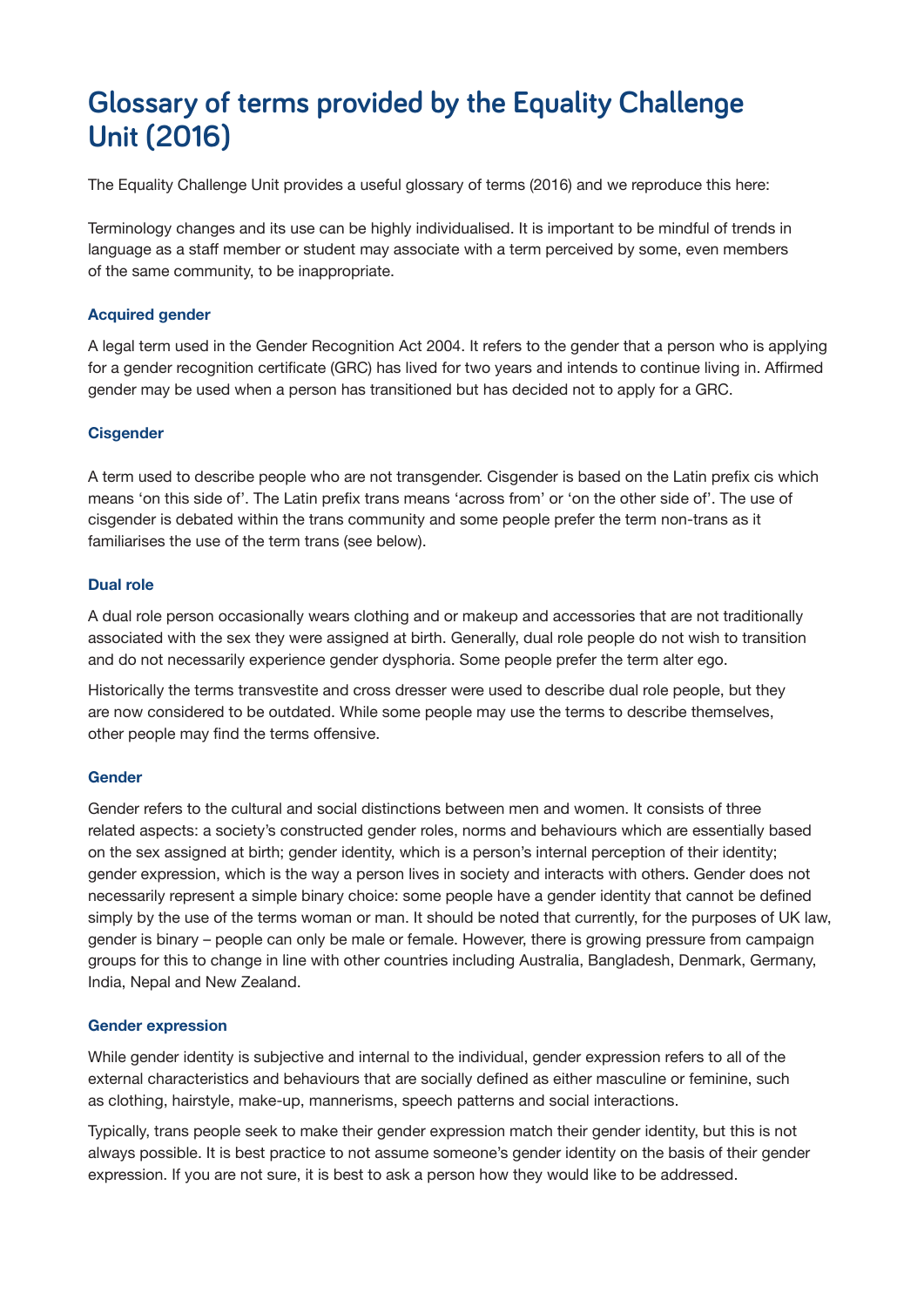#### **Gender incongruence and gender dysphoria**

Gender incongruence is a medical term used to describe a person whose gender identity does not align, to a greater or lesser extent, with the sex assigned at birth. Where this causes discomfort it is known as gender dysphoria. Gender dysphoria 'is a term describing the discomfort or distress caused by the discrepancy between a person's gender identity (their psychological sense of themselves as men or women) and the sex they were assigned at birth (with the accompanying primary or secondary sexual characteristics and or expected social gender role)' (NHS, 2013).

Gender dysphoria is not considered a mental health issue but unmanaged dysphoria or the social stigma that may accompany it and any changes a person makes to their gender expression can result in 'clinically significant levels of distress' (NHS, 2013).

In order to qualify for NHS medical assistance to transition, a trans person in the UK must have a diagnosis of gender dysphoria. As not all trans people have gender dysphoria this presents a significant barrier to accessing medical support and the provisions of the Gender Recognition Act. See page 17.

#### **Gender reassignment**

The legal term used in the Equality Act to describe the protected characteristic of anyone who 'proposes to undergo, is undergoing or has undergone a process (or part of a process) for the purpose of reassigning the person's sex by changing physiological or other attributes of sex' (Equality Act, 2010).

This is the protected characteristic that protects trans people from discrimination, victimisation and harassment in employment, education and when using services. Importantly, the act requires no medical supervision or interventions for a trans person to be afforded protection.

#### **Gender recognition certificate**

Gender recognition certificates (GRC) are issued by the gender recognition panel under the provisions of the Gender Recognition Act 2004. The holder of a full GRC is legally recognised in their acquired gender for all purposes. A full GRC is issued to an applicant if they can satisfy the panel that they fulfil all the criteria outlined in the Gender Recognition Act. Applicants can be UK residents or from recognised overseas territories who have already acquired a new legal gender. The act requires that the applicant is over 18, has, or has had, gender dysphoria, has lived in their affirmed gender for two years prior to the application, and intends to live permanently according to their acquired gender status. See page 15.

It is never appropriate to ask a trans person for a GRC and regarded as unlawful because it breaches their right to privacy. Once a person has obtained a GRC their gender history can only be disclosed where there are explicit exceptions in law:

- in accordance with an order of or proceedings before a court or tribunal, when it is strictly relevant to proceedings
- $\bullet$  for the purposes of preventing or investigating crime, where it is relevant
- $\bullet$  for the purposes of the social security system or a pension scheme

#### **Gender variance**

Gender variance, also referred to as gender non-conformity, is behaviour or gender expression that does not match socially constructed gender norms for men and women.

#### **Intersex**

An umbrella term used for people who are born with variations of sex characteristics, which do not always fit society's perception of male or female bodies. Intersex is not the same as gender identity or sexual orientation.

Until recently, parents of intersex babies were encouraged to elect for surgery so that their child would conform to stereotypical male or female appearances. As a result, many intersex people can encounter difficulties as the gender assigned at birth may differ from their gender identity and surgery may have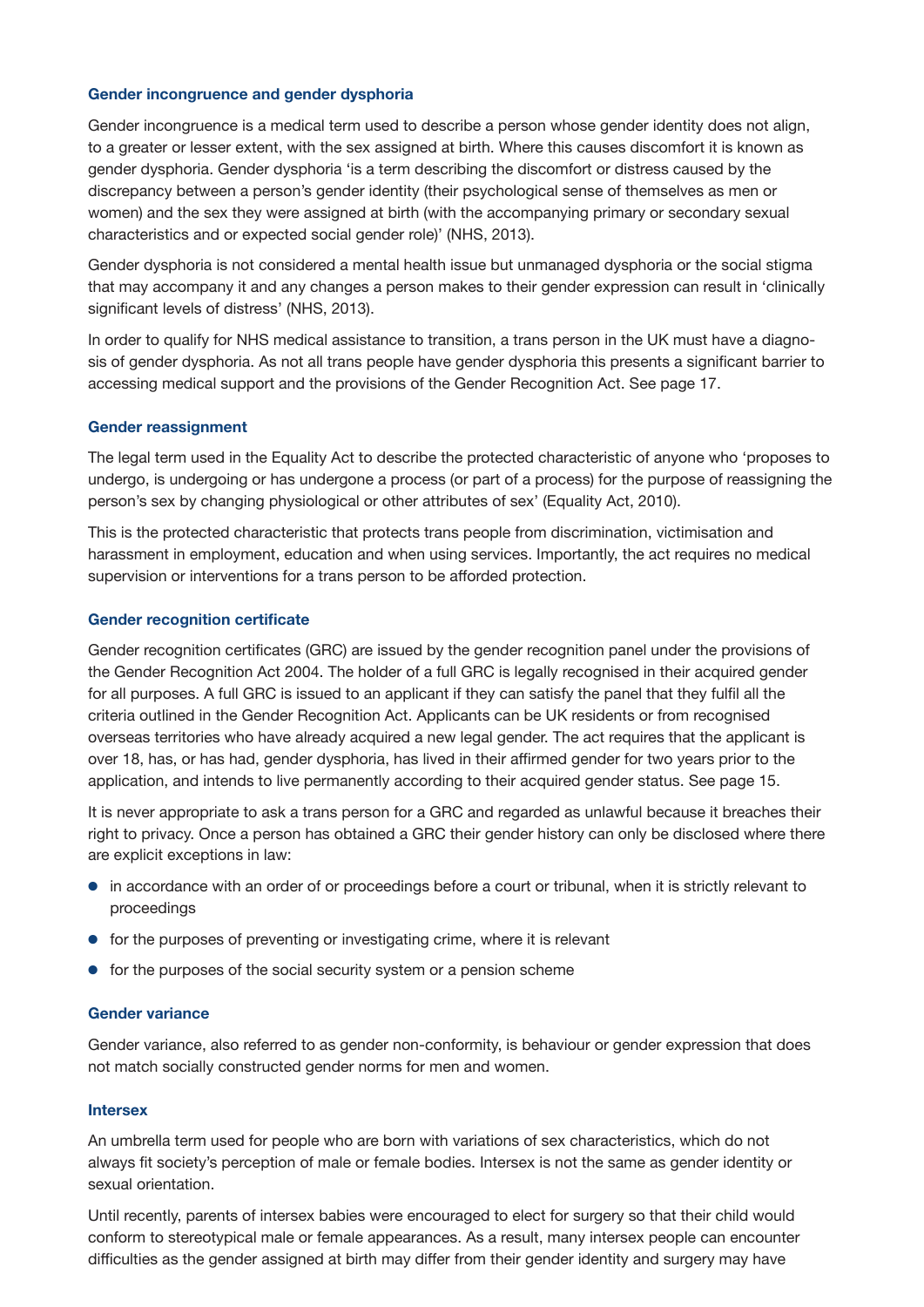compromised sexual, urinary and reproductive function. Today, parents are advised to delay surgery until their child reaches puberty so that the child can inform decision-making. Some parents do not observe this advice and attitudes will vary country by country. Not all intersex people opt for surgery, and many will consider themselves to be intersex rather than male or female.

Some intersex people may decide to transition to their self-identified gender and start to identify as trans.

### **Legal sex**

A person's 'legal' sex is determined by their sex on their birth certificate and the assumption made at birth is that their gender status (boy, girl) matches. For higher education institutions (HEI's) and colleges a person's legal sex is only relevant for insurance, pension purposes and in rare cases occupational requirements. See section 2: policies.

For the purposes of everyday life (including banking, personal identification and travel), a person's legal sex may not be the same as their self-identified gender. For instance, a trans woman can have identity documents such as a passport, driving licence and employment records based upon her gender as female, but still have a birth certificate which states that she is male.

#### **Lesbian, gay, bisexual, trans plus (LGBT+)**

While being trans or having a trans history is different from sexual orientation, the forms of prejudice and discrimination directed against trans people can be similar to those directed against lesbian, gay, bisexual plus (LGB+) people and historically the two communities have coexisted and supported each other. As a result, advocacy and support groups often cover LGBT+ issues. Trans people can also identify as LGB+.

#### **Non-binary**

Non-binary is used to refer to a person who has a gender identity which is in between or beyond the two categories 'man' and 'woman', fluctuates between 'man' and 'woman', or who has no gender, either permanently or some of the time.

People who are non-binary may have gender identities that fluctuate (genderfluid), they may identify as having more than one gender depending on the context (eg bigender or pangender), feel that they have no gender (eg agender, non-gendered), or they may identify gender differently (eg third gender, genderqueer). Research by the Scottish Transgender Alliance (2016) found that 65 per cent of non-binary respondents identify as trans. Just as with trans men and trans women, non-binary people transition and live their lives in various ways – which may or may not include medically transitioning (ie taking hormones or having surgeries).

#### **Pronoun**

A pronoun is the term used to refer to somebody. For example she or her or hers or herself or he or him or his or himself. Gender-neutral pronouns include they or them or their or themselves che or chim or chis or chimself E or Em or Eir or Eirs or Emself Per(person) or pers or perself Xe or hir or hirs or hirself

#### **Real-life experience or experience**

'Real-life experience' or 'experience' are the terms used by the medical profession and refers to the period in which an individual is required to live, work and study full-time in their affirmed gender before they can undergo genital surgery. Previously the requirement applied to hormone replacement as well as genital surgery. Some trans staff and students may be asked by a gender identity clinic to provide confirmation